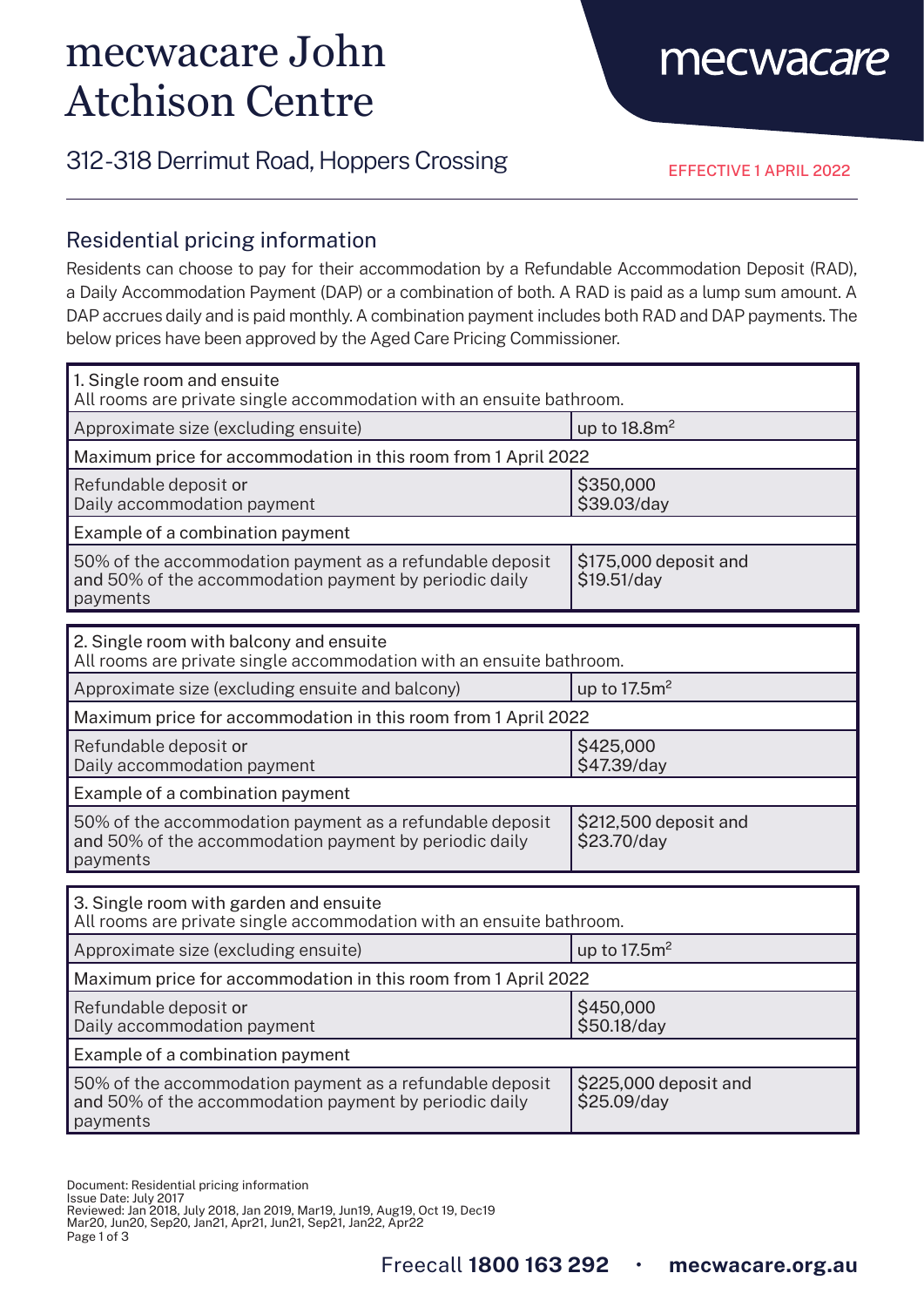## mecwacare

| 4. Single room with lounge, balcony and ensuite<br>All rooms are private single accommodation with ensuite bathroom.<br>These rooms can be shared on request. |                                      |  |
|---------------------------------------------------------------------------------------------------------------------------------------------------------------|--------------------------------------|--|
| Approximate size (excluding ensuite and balcony)                                                                                                              | up to $36.3m2$                       |  |
| Maximum price for accommodation in this room from 1 April 2022                                                                                                |                                      |  |
| Refundable deposit or<br>Daily accommodation payment                                                                                                          | \$600,000<br>\$66.90/day             |  |
| Example of a combination payment                                                                                                                              |                                      |  |
| 50% of the accommodation payment as a refundable deposit<br>and 50% of the accommodation payment by periodic daily<br>payments                                | \$300,000 deposit and<br>\$33.45/day |  |
|                                                                                                                                                               |                                      |  |
| 5. Single room with lounge, garden and ensuite<br>All rooms are private single accommodation with ensuite bathroom.<br>These rooms can be shared on request.  |                                      |  |
| Approximate size (excluding ensuite)                                                                                                                          | up to $36.3m2$                       |  |
| Maximum price for accommodation in this room from 1 April 2022                                                                                                |                                      |  |
| Refundable deposit or<br>Daily accommodation payment                                                                                                          | \$600,000<br>\$66.90/day             |  |
| Example of a combination payment                                                                                                                              |                                      |  |
| 50% of the accommodation payment as a refundable deposit<br>and 50% of the accommodation payment by periodic daily<br>payments                                | \$300,000 deposit and<br>\$33.45/day |  |

### Descriptive Information

Quality, condition, size and amenity of the room and any common areas which a person in that room could access

Modern furniture is provided in all rooms of the facility, including specialised beds, one overhead table, one chair, one bedside table and a cupboard. High-quality carpet is used throughout the facility, creating a luxurious, at-home environment. Premium linen and designer fabrics are utilised across the facility.

All rooms have generous storage space, including built-in wardrobes. All resident room doors are lockable, and each has a lockable cupboard and bedside table drawer. Safes are available on request. Residents can bring their own furniture (excluding beds), or use mecwacare-provided

designer furniture. Installation of personal fittings is carried out by mecwacare's Maintenance Officer.

The individual climate of each room can be set by the resident through reverse-cycle air-conditioning and heating. Overhead lighting controls are in each room, and sensor lighting is used in all en-suites to enhance safety. Windows designed to block out harmful UV radiation provide natural light in each room.

All rooms have private ensuites that are fully accessible, including absence of trip hazards on floor, built-in handrails on each toilet and handrails throughout the ensuite bathroom. All rooms, ensuites and public areas have Nurse Call buttons. All resident rooms have telephones, and